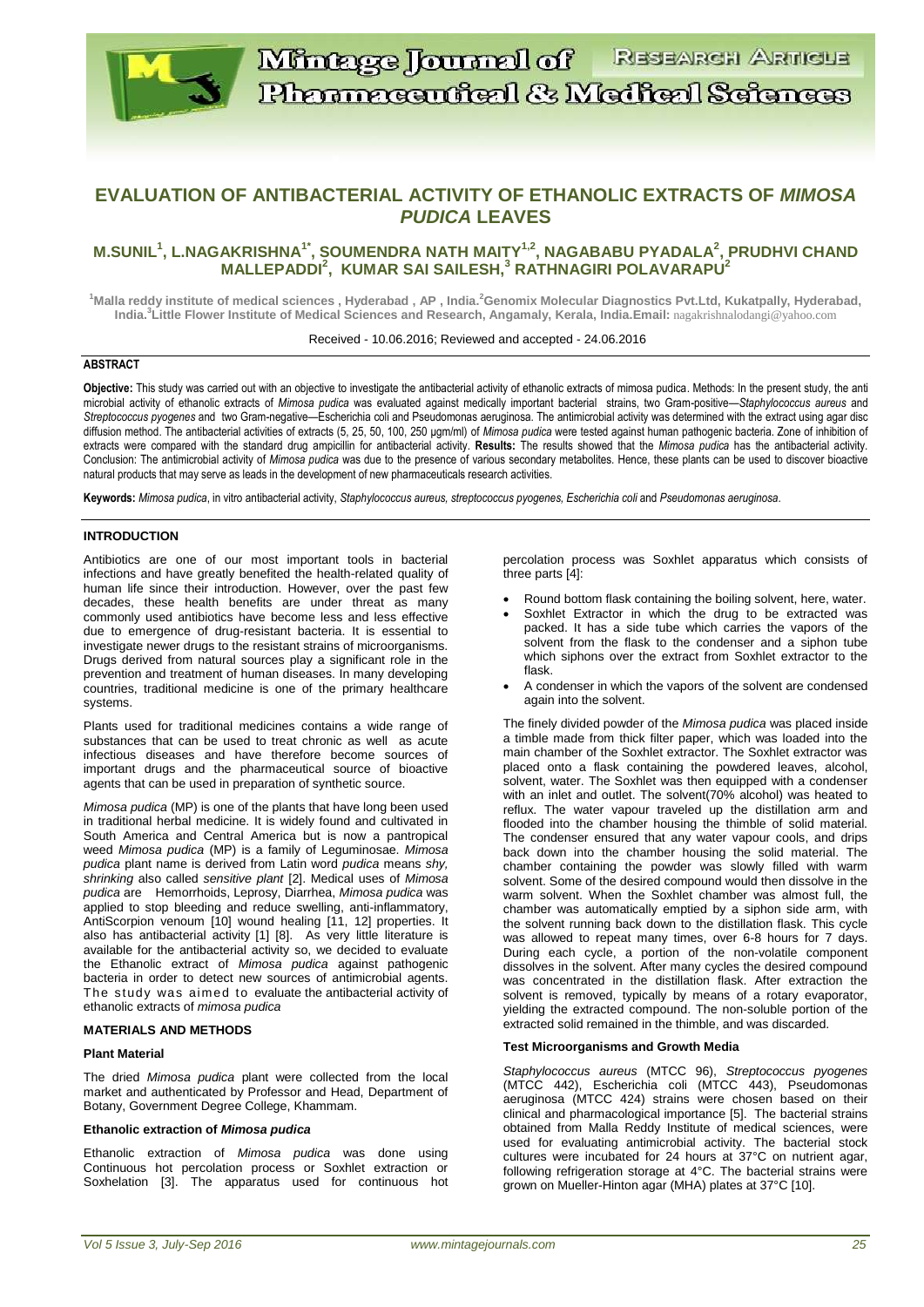#### **Antimicrobial Activity (Determination of zone of inhibition)**

In vitro antibacterial activities were examined for ethanolic extracts of *Mimosa pudica* plant against four pathogenic bacteria (two Gram-positive and negative) were investigated by the agar disk diffusion method [5-7]. Each purified extracts were dissolved in dimethyl sulfoxide, sterilized by filtration using sintered glass filter, and stored at 4°C. For the determination of zone of inhibition, pure Gram-positive and Gram-negative, strains were taken. Ampicillin was used as a standard antibiotic in the present study [10]. All the extracts were screened for their antibacterial activities against the *Escherichia coli, Pseudomonas aeruginosa, Staphylococcus aureus, and Streptococcus pyogenes*. The sets of five dilutions (5, 25, 50, 100, and 250 μg/ml) [10] of *Mimosa pudica* extract and standard drugs were prepared in double-distilled water using nutrient agar tubes. Mueller-Hinton sterile agar plates were seeded with indicator bacterial strains (108 cfu) and allowed to stay at 37°C for 3 hours. Control experiments were carried out under similar condition by using standard drug ampicillin for antibacterial activity. The zones of growth inhibition around the disks were measured after 18 to 24 hours of incubation at 37°C for bacteria. The sensitivities of the microorganism species to the plant extracts were determined by measuring the sizes of inhibitory zones [10] (including the diameter of disk) on the agar surface around the disks, and values <8 mm were considered as not active against microorganisms.

#### **Microbial activity**

The antimicrobial activity of the alcoholic extracts of *Mimosa pudica* were studied in different concentrations (5, 25, 50, 100, and 250 μg/ml) against four pathogenic bacterial strains, two Gram-positive (*Staphylococcus aureus* MTCC 96, *Streptococcus pyogenes* MTCC 442) and two Gram-negative (*Escherichia coli* MTCC 443, *Pseudomonas aeruginosa* MTCC 424). These strains have been selected for the basis of its application purpose of further formulation study.

#### **RESULTS**

In the present study antibacterial potential of were assessed in terms of zone of inhibition of bacterial growth, less than 10mm

zone of inhibition were taken as resistant and with 10mm or more than 10mm zone of inhibition were taken as sensitive microorganisms with ampicillin[13] as well as an ethanolic extract of *Mimosa pudica*.

The results obtained from the study indicate that the ethanolic extraction of *Mimosa pudica* exhibits antimicrobial activity against *E.coli, P.aeruginosa, S.pyogenes* and *S.aureus* at high concentrations (50, 100 and 200 micrograms/ml). *Mimosa pudica*  at fewer concentrations (5, 25 micrograms/ml) has not shown clear zone of inhibition. The results of the antibacterial activities were presented in Tables

#### **DISCUSSION**

In this present study *Mimosa pudica* did not show antibacterial action at low concentrations i.e, 5μgm/ml. Ethanol extract of *Mimosa pudica* exhibited a significant antibacterial activity against all the four microorganisms used in the study at the test dose of 50,100 and 250μgm/ml. similar antibacterial activity of *Mimosa pudica* leaf extract was observed by S.K.gangi abhirami et.al [9]. The maximum antibacterial action against all the four microorganisms used in the study was shown at 250 μgm/ml. *Ecoli* was most sensitive with 17 mm zone of inhibition fallowed by *P.aeruginosa* and *S.aureus* with 16 mm zone of inhibition and *S.pyogenes* with 15 mm zone of inhibition The 250 μgms/ml of *Mimosa pudica* has exhibited almost similar zone of inhibition as that of 50 ugms/ml of standard ampicillin drugs on all the four microorganisms used in the study. These finding concludes that the ethanolic extract of *Mimosa pudica* has antibacterial action [9] against the four microorganisms which we have used in the present study and further studies are required to evaluate the efficacy of *Mimosa pudica* in other microorganisms.

### **CONCLUSION**

Based on the above results, we conclude that, the antibacterial action of *Mimosa pudica* was less compared to that of the standard drug (ampicillin). However further investigations are required to study the phytochemical exhibiting the antibacterial property and its molecular mechanism of action.

|                | Antibacterial activity -zone of inhibition in mm |    |    |     |     |  |  |
|----------------|--------------------------------------------------|----|----|-----|-----|--|--|
| Micro-organism | Alcoholic extracts of Mimosa pudica µg/ml        |    |    |     |     |  |  |
|                | 5                                                | 25 | 50 | 100 | 250 |  |  |
| E.coli         |                                                  | 11 | 13 | 16  | 17  |  |  |
| P.aeruginosa   | $\overline{\phantom{0}}$                         | -  | 11 | 14  | 16  |  |  |
| S.pyogenes     |                                                  | ٠  | 11 | 13  | 15  |  |  |
| S.aureus       |                                                  | ٠  | 12 | 15  | 16  |  |  |

**Table 2:Antibacterial activity of standard drugs against the bacterial organism.**

|                | Antibacterial activity - zone of inhibition |    |    |     |     |  |  |  |
|----------------|---------------------------------------------|----|----|-----|-----|--|--|--|
| Micro-organism | Zone of inhibition in Ampicillin ug/ml      |    |    |     |     |  |  |  |
|                | 5                                           | 25 | 50 | 100 | 250 |  |  |  |
| E.coli         | 13                                          | 15 | 17 | 19  | 21  |  |  |  |
| P.aeruginosa   | 14                                          | 15 | 15 | 18  | 20  |  |  |  |
| S.pyogenes     | 10                                          | 12 | 14 | 17  | 19  |  |  |  |
| S.aureus       | 10                                          | 13 | 14 | 16  | 18  |  |  |  |

### **Conflicts of interest:** Nil

#### **Source of funding:** Nil

#### **REFERENCES**

- **1.** Bhagirath S. Chauhan Davi, E. Johnson. Germination, emergence, and dormancy of Mimosa pudica. Weed Biology and Management. 2009; 9(1): 38–45.
- Zoya Shaikh, Samaresh Pal Roy, Pankti Patel, Kashmira Gohil. Medicinal value of *Mimosa pudica* as an anxiolytic and antidepressant: a comprehensive review. World journal of pharmacy and pharmaceutical sciences. 2016; 5(3): 420- 432.
- 3. R M Mehta; pharmaceutics 1: extraction processes; continous Soxhlet extraction, 2002; (1); 157-158.
- 4. Rasha Saad, Loshini Appalasamy, Jiyauddin Khan, Hamid Kazi, Eddy Yusuf and Fadli Asmani. Phytochemical Screening and Antibacterial Activity of Five Malaysian Medicinal Plants. British Journal of Pharmaceutical Research.2014; 4(17): 2019-2032.
- 5. McCracken WA, Cowsan RA. Clinical and Oral Microbiology. Hemispher Publishing Corporation. 1983; p. 512.
- 6. Alzoreky NS, Nakahara K. Antibacterial activity of extracts from some edible plants commonly consumed in Asia. Int J Food Microbiol. 2003; 80:223–30. PubMed.
- Bauer AW, Kirby WMM, Sherris JC, Turck M. Antibiotic susceptibility testing by standardized single disc method. Am J Clin Pathol. 1966; 36:493–6. PubMed PMID:5325707.
- 8. Rios JL Recio MC, Villar A. Screening methods for natural products with antimicrobial activity: A review of the literature.